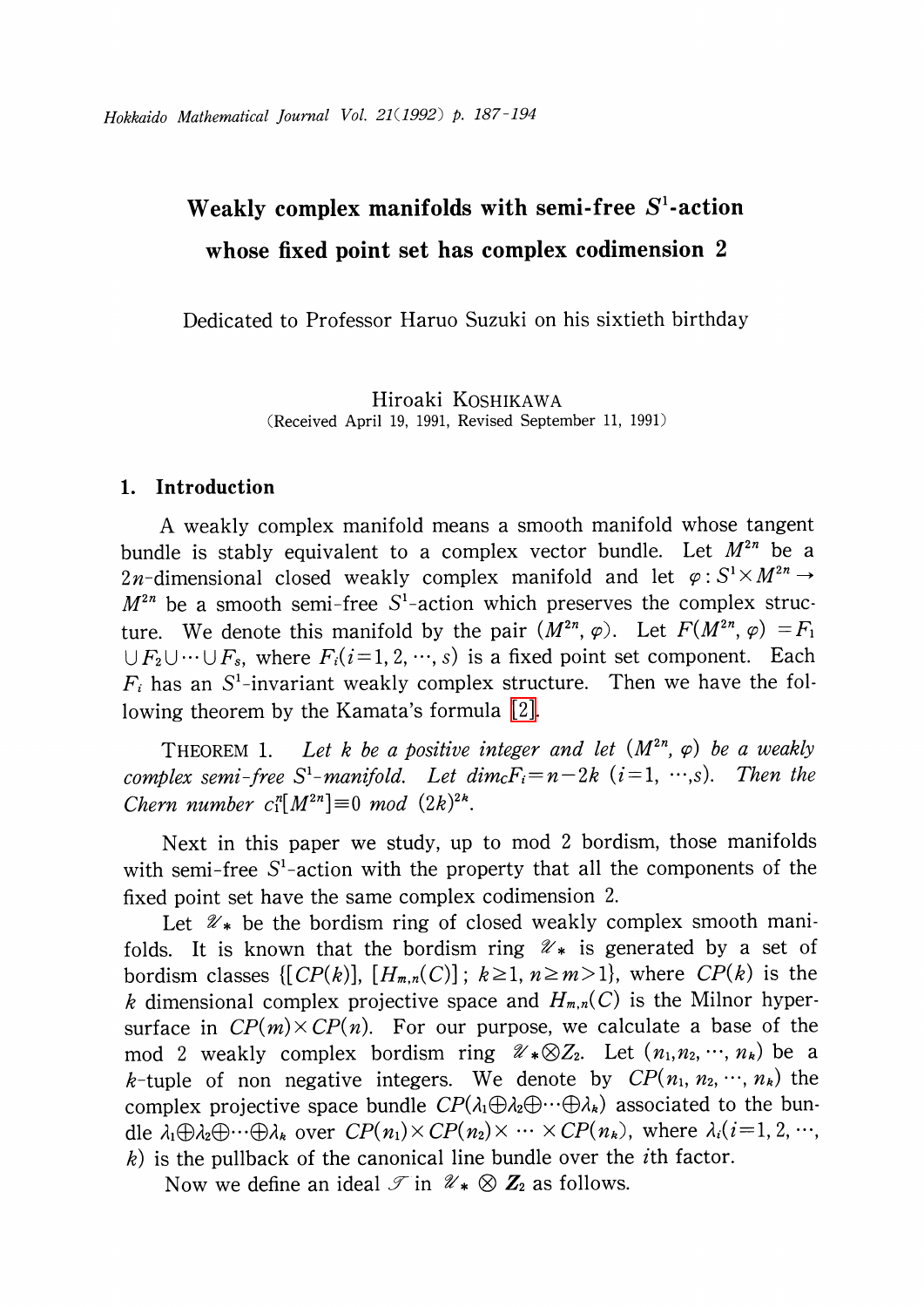$$
\mathcal{J} = \{ [M^{2n}] \in \mathcal{U}_* \otimes Z_2 \mid c_1^n[M^{2n}] \equiv 0 \mod 2 \}.
$$

Then we have the following

<span id="page-1-2"></span>THEOREM 2.  $\mathcal{T}$  is the ideal generated by the set

$$
\{[CP(1)], [CP(2)]^2, [H_{2,2}(C)], [CP(n_1, n_2, n_3, n_4)]\},\
$$

where  $n_{1}+n_{2}+n_{3}+n_{4}\neq 1$ .

The bordism ring  $\mathcal{U}_*$  is a polynomial ring with a generator in each dimension 2k, k>0. We take  $x_{2^{j}}=[CP(2^{j})]$  as a ring generator of  $\mathcal{U}_{*}\otimes \mathbb{Z}_{2}$ in dimension  $2^{j+1}$ . We consider suitable semi-free  $S^{1}$ -actions on  $CP(1)\times$  $CP(1)$ ,  $H_{2,2}(C)$  and  $CP(n_{1}, n_{2}, n_{3}, n_{4})$ , and then from above two theorems we obtain the following

<span id="page-1-0"></span>THEOREM 3. Suppose that the bordism class of a weakly complex manifold  $M^{2n}$  is represented by a polynomial in  $\mathcal{U}_{*}\otimes \mathbf{Z}_{2}$  which does not involve any type of monomial factorized with  $(x_{2^{j_1}})^{\epsilon_1}(x_{2^{j_2}})^{\epsilon_2}\cdots(x_{2^{j_r}})^{\epsilon_r}(x_{1})^{\delta}, \varepsilon_i \geq$  $2, \delta=0$  or  $1, j_{1}>j_{2}\cdots>j_{r}\geq 1$ . Then there exists a weakly complex semi-free  $S^{1}-manifold$   $(N^{2n}, \varphi)$  wich satisfies  $F(N^{2n}, \varphi)=F_{1}\cup F_{2}\cup\cdots\cup F_{t}$ , dim $_{C}F_{i}=n$  $-2$  and  $[N^{2n}]=[M^{2n}]$  in  $\mathcal{U}_{*}\otimes Z_{2}$  if and only if

 $c_{1}^{n}[M^{2n}] \equiv 0 \mod 2.$ 

REMARK. Let  $M^{2n}=CP(2^{j+1}-3,0,0,0)$  ( $j\geq 2$ ,  $n=2^{j+1}$ ). M has such a semi-free S<sup>1</sup>-action as our thinking and  $c_{1}^{n}[M^{2n}]\equiv 0$  mod 2.

<sup>I</sup> am grateful to the referee for his various suggestions, especially for suggesting the conditions of [Theorem](#page-1-0) 3.

### 2. An application of Kamata's formula and some Chern numbers

Let  $(M^{2n}, \varphi)$  be a weakly complex manifold with semi-free S<sup>1</sup>-action. Let  $F(M^{2n},\, \varphi)\!=\!F_{1}\cup F_{2}\cup\cdots\cup F_{s},$  where  $F_{i}(i\!=\!1,2, \cdots\!, s)$  is a fixed point set component. Let  $\tau^{r}$  be the complex n<sup>'</sup>-dimensional vector bundle which is stably equivalent to the tangent bundle of  $M^{2n}$  and let  $\nu_{i}$  be the normal bundle of  $F_{i}$  and let  $\tau_{i}$  be the stable tangent bundle of  $F_{i}$ . Then the total Chern classes are expressed in the factored form as follows.

$$
c(\tau') = \prod_{i=1}^{n} (1 + \gamma_i)
$$
  
\n
$$
c(\nu_i) = (1 + \alpha_1^{(i)})(1 + \alpha_2^{(i)}) \cdots (1 + \alpha_{l_i}^{(i)})
$$
  
\n
$$
c(\tau_i') = (1 + \beta_1^{(i)})(1 + \beta_2^{(i)}) \cdots (1 + \beta_{m_i}^{(i)})
$$

where  $l_{i}=dim_{c}\nu_{i}$  and  $m_{i}=dim_{c}\tau_{i}$ . Then we have the following

<span id="page-1-1"></span>PROPOSITION 1 (M. Kamata [2]). Let  $f(z_{1},...,z_{n})$  be a symmetric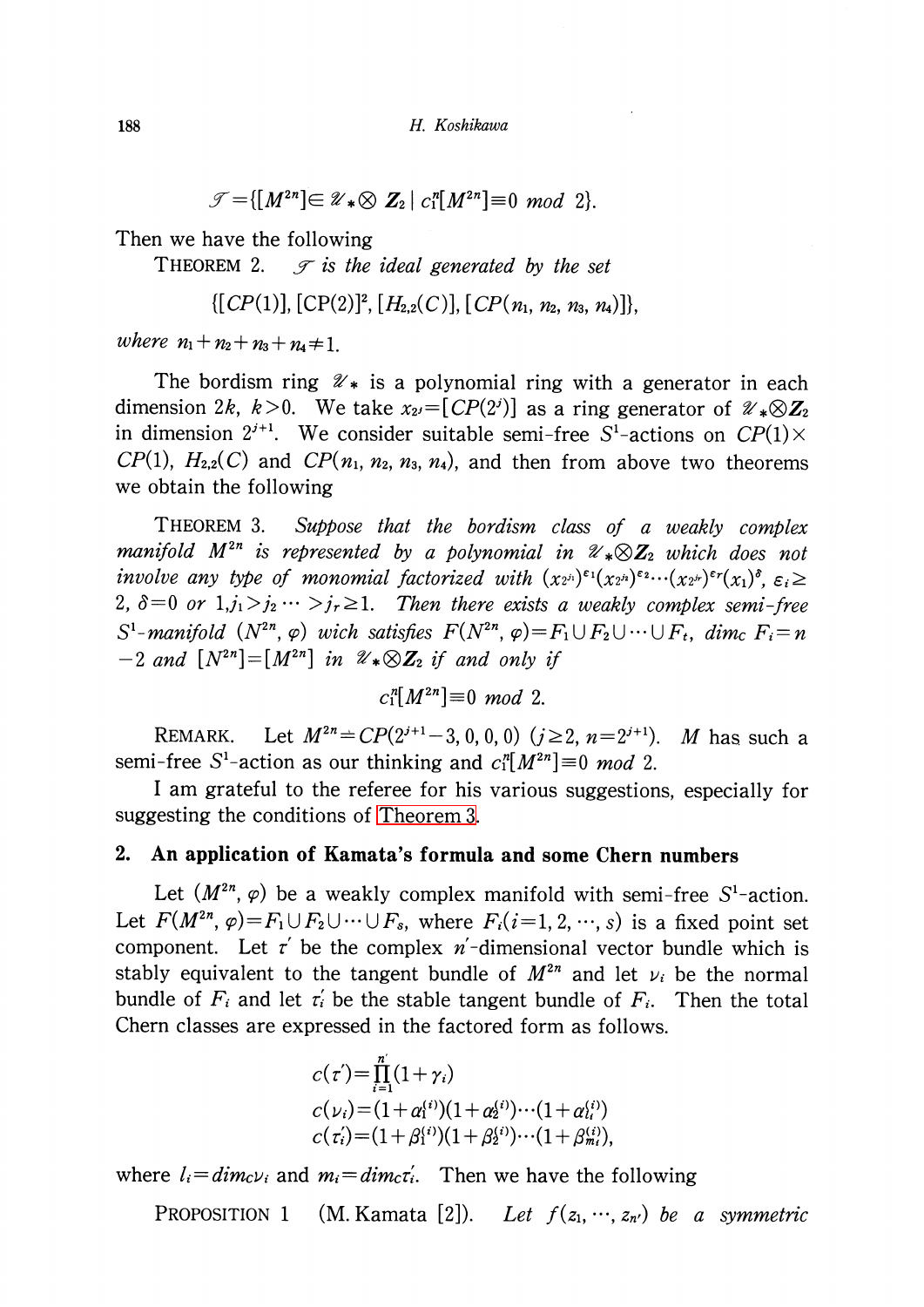Weakly complex manifolds with semi-free  $S^{1-}$ action whose fixed point set has complex codimension 2 <sup>189</sup>

polynomial of degree n and let  $(M^{2n}, \varphi)$  be a weakly complex semi-free  $S^{1}-$ <br>manifold. Then manifold.

$$
\langle f(\gamma_1,\dots,\gamma_n),\sigma(M)\rangle=\sum_{i=1}^s\langle\frac{f(1+\alpha_1^{(i)},1+\alpha_2^{(i)},\dots,1+\alpha_{i}^{(i)},\beta_1^{(i)},\dots,\beta_{m_i}^{(i)})}{(1+\alpha_1^{(i)})(1+\alpha_2^{(i)})\cdots(1+\alpha_{i}^{(i)})},\sigma(F_i)\rangle,
$$

where  $\sigma(M)$  and  $\sigma(F_{i})$  are fundamental homology classes of  $M^{2n}$  and  $F_{i}$ respectively.

Now we apply this formula to a weakly complex semi-free  $S^{1}$ -manifold whose every fixed point set component has same codimension.

PROOF OF THEOREM 1.

PROOF.  $c_{1}(M) = \gamma_{1} + \cdots + \gamma_{n}(n' \geq n)$ . Applying [Proposition](#page-1-1) 1 to  $f(z_{1},$  $\ldots, z_{n'}) \!=\! (z_{1} \!+\! \cdots \!+\! z_{n'})^{n},$  we have

$$
c_1^n[M] = \langle f(\gamma_1, \cdots, \gamma_n), \sigma(M) \rangle
$$
  
=  $\sum_{i=1}^s \langle \frac{f(1+\alpha_1^{(i)}, 1+\alpha_2^{(i)}, \cdots, 1+\alpha_{2k}^{(i)}, \beta_1^{(i)}, \cdots, \beta_{n_{2k}}^{(i)})}{(1+\alpha_1^{(i)})(1+\alpha_2^{(i)})\cdots(1+\alpha_{2k}^{(i)})}, \sigma(F_i) \rangle$   
=  $\sum_{i=1}^s \langle \frac{(2k+\alpha_1^{(i)}+\cdots+\alpha_{2k}^{(i)}+\beta_1^{(i)}+\cdots+\beta_{n_{2k}}^{(i)})^n}{(1+\alpha_1^{(i)})(1+\alpha_2^{(i)})\cdots(1+\alpha_{2k}^{(i)})}, \sigma(F_i) \rangle$   
=  $\sum_{i=1}^s \langle (2k+c_1(\nu_i)+c_1(\tau_i))^n \sum_{j=0}^{2k} (-1)^j c_j(\nu_i), \sigma(F_i) \rangle$   
= 0 *mod*  $(2k)^{2k}$ ,

because  $dim_{C}F_{i} = n-2k(i=1, \cdots, s)$ . *q. e. d.* 

Next we calculate some Chern numbers. Let  $M^{2n}$  be a weakly complex manifold and let the total Chern class  $c(M)$  be expressed in the factored form  $\Pi_{i}(1+\gamma_{i})$  as mentioned above. We denote  $s_{k}(c_{1}(M) , \cdots, c_{n})$  $(M))$ = $\sum_{i} \gamma_{i}^{k}$ , and then we define the Chern number

$$
s_n[M]=\langle s_n(c_1(M),\cdots,c_n(M)),\sigma(M)\rangle.
$$

We call this number s-number, and simply often denote by  $s[M]$ . This is a weakly complex bordism invariant and we have

PROPOSITION 2 (J. Milnor[6]). A weakly complex manifold  $M^{2n}$  may be taken to be the  $2n$ -dimensional generator in  $\mathcal{U}_{*}$  if and only if

$$
s[M] = \begin{cases} \pm 1 & \text{if } n+1 \neq p^j \text{ for any prime } p \\ \pm p & \text{if } n+1 = p^j \text{ for some prime } p \text{ and } j > 0 \end{cases}
$$

Now we obtain the following lemma (cf. Stong [5, p. 434, Lemma 3. 4]).

LEMMA 1. For  $k\geq 2$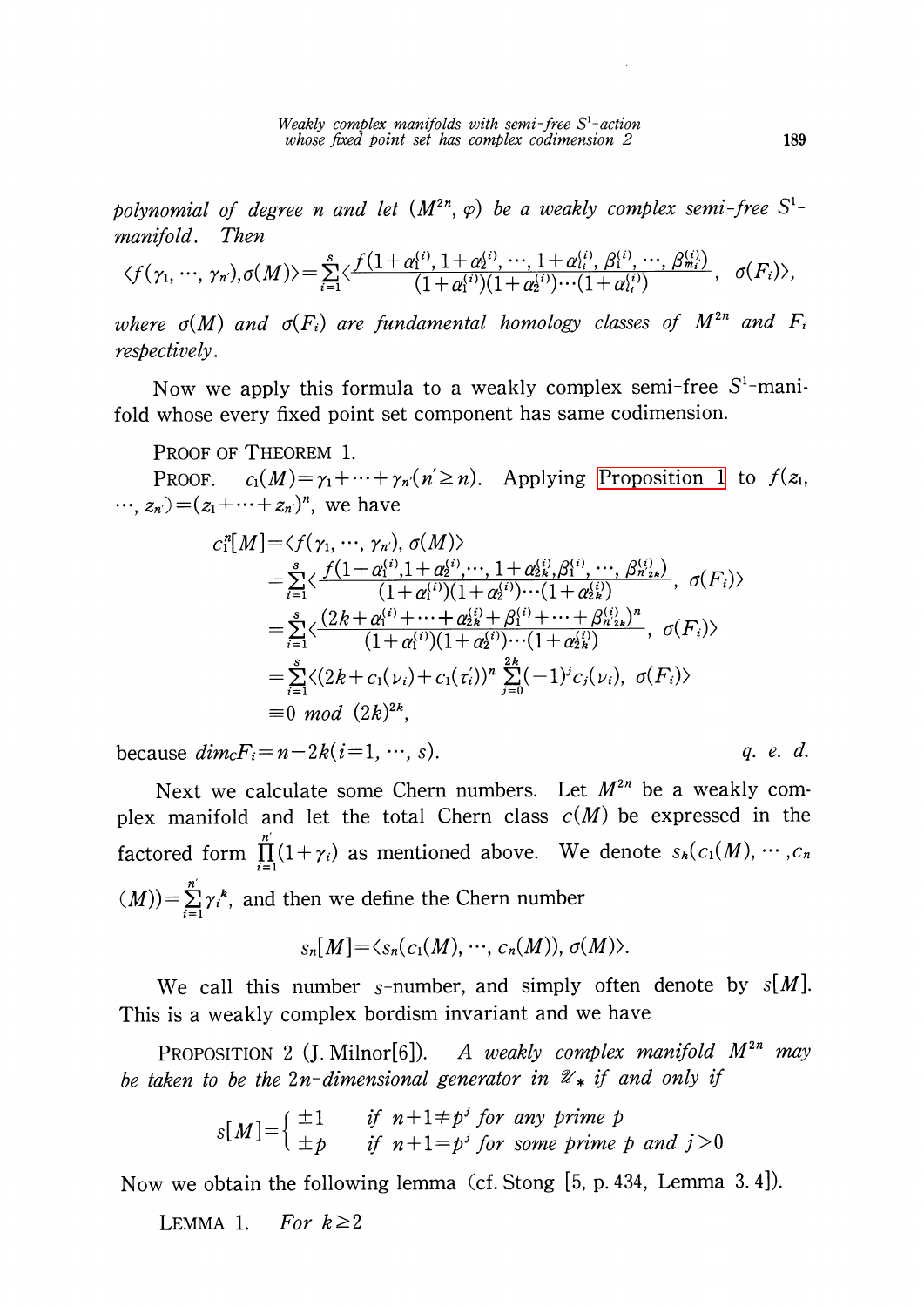$$
s[CP(n_1, n_2, \cdots, n_k)] = \pm \left\{ (-1)^{n-n_1} {n+k-2 \choose n_1} + \cdots + (-1)^{n-n_k} {n+k-2 \choose n_k} \right\},
$$
  
where  $n = n_1 + \cdots + n_k$ .

PROOF. We put  $X = CP(n_{1}, n_{2}, \cdots, n_{k}),$   $Y = CP(n_{1})\times CP(n_{2})\times\cdots\times$  $\mathcal{CP}(n_{k})$ , and  $\lambda=\lambda_{1}\bigoplus\lambda_{2}\bigoplus\cdots\bigoplus\lambda_{k}$ . Let  $p:X\rightarrow Y$  be the projection and  $\xi$ the canonical complex line bundle over X. We shall denote by  $a\in H^{2}(X ;$ Z) the characteristic class of  $\xi$ . The total Chern class of  $\lambda$  can be expressed in the factored form  $\prod_{i=1}^{n} (1+t_{i})$ . We set  $u_{i}=p^{*}(t_{i})$  for  $i=1, \dots, k$  and let  $v_{j}$  be the *j*th Chern class of  $\lambda$ , so  $v_{j}$  is the *j*th elementary symmetric function of  $u_{1} , \cdots , u_{k}$ . Then the total Chern class of  $X$  is given by

<span id="page-3-0"></span>(2.1) 
$$
c(X) = p^*((c(Y)) \left( \sum_{j=0}^k (1-a)^{k-j} p^*(v_j) \right) = \prod_{i=1}^k (1+u_i)^{n_i+1} \prod_{i=1}^k (1+u_i-a)
$$

with relation

<span id="page-3-3"></span>(2.2) 
$$
\sum_{j=0}^{k} (-1)^{k-j} p^{*}(v_{j}) a^{k-j} = 0.
$$

Now, we denote the *i*th dual Chern class of  $\lambda$  by  $\overline{c}_{i}(\lambda)$  and we put  $s_{j}(\lambda)=$  $\cdots$ Then, from Conner's theorem [1, p. 293, (4.1)], we obtain the s-number of  $X$  as follows.

$$
(2.3) \qquad s_{n+k-1}[X] = \pm (-1)^{k-1} \langle k \overline{c}_n(\lambda) + \sum_{j=1}^n {n+k-1 \choose j} s_j(\lambda) \overline{c}_{n-j}(\lambda), \sigma(Y) \rangle,
$$

where  $\sigma(Y)$  is the fundamental homology class of Y. From this formula, we obtain the desired result.  $q.e.d.$ 

<span id="page-3-2"></span>LEMMA 2.  
\n(2.4) 
$$
c_1^n[CP(n_1, n_2, n_3, n_4)] = 2^6 d(d\in \mathbb{Z}, d \neq 0)
$$
 where  $n = n_1 + \dots + n_4 + 3$ .  
\n(2.5)  $c_1^{m+n-1}[H_{m,n}(C)] = \frac{2(m+n-1)!}{(m-1)!(n-1)!} m^{m-1} n^{n-1}$ .

<span id="page-3-1"></span>
$$
(2.6) \t c_1^n[CP(2^{j_1}) \times \cdots \times CP(2^{j_r})] = \frac{n!}{(2^{j_1})! \cdots (2^{j_r})!} (2^{j_1}+1)^{2^{j_1}} \cdots (2^{j_r}+1)^{2^{j_r}},
$$

where  $n=2^{j_{1}}+\cdots+2^{j_{r}}$  and  $j_{1}\geq j_{2}\geq\cdots\geq j_{r}\geq 0$ .

Proof of (2.4). Let  $X=CP(n_{1}, n_{2}, n_{3}, n_{4})=CP(\lambda_{1}\oplus\lambda_{2}\oplus\lambda_{3}\oplus\lambda_{4})$ ,  $Y=$  $CP(n_{1})\times CP(n_{2})\times CP(n_{3})\times CP(n_{4})$  and let  $\lambda=\lambda_{1}\oplus\lambda_{2}\oplus\lambda_{3}\oplus\lambda_{4}$ . Let  $p:X\to Y$ be the projection and let  $a\in H^{2}(X;\mathbf{Z})$  be the characterisitic class of the canonical complex line bundle over X. Let  $v_{j} \in H^{2j}(Y;Z)$  be the *ith*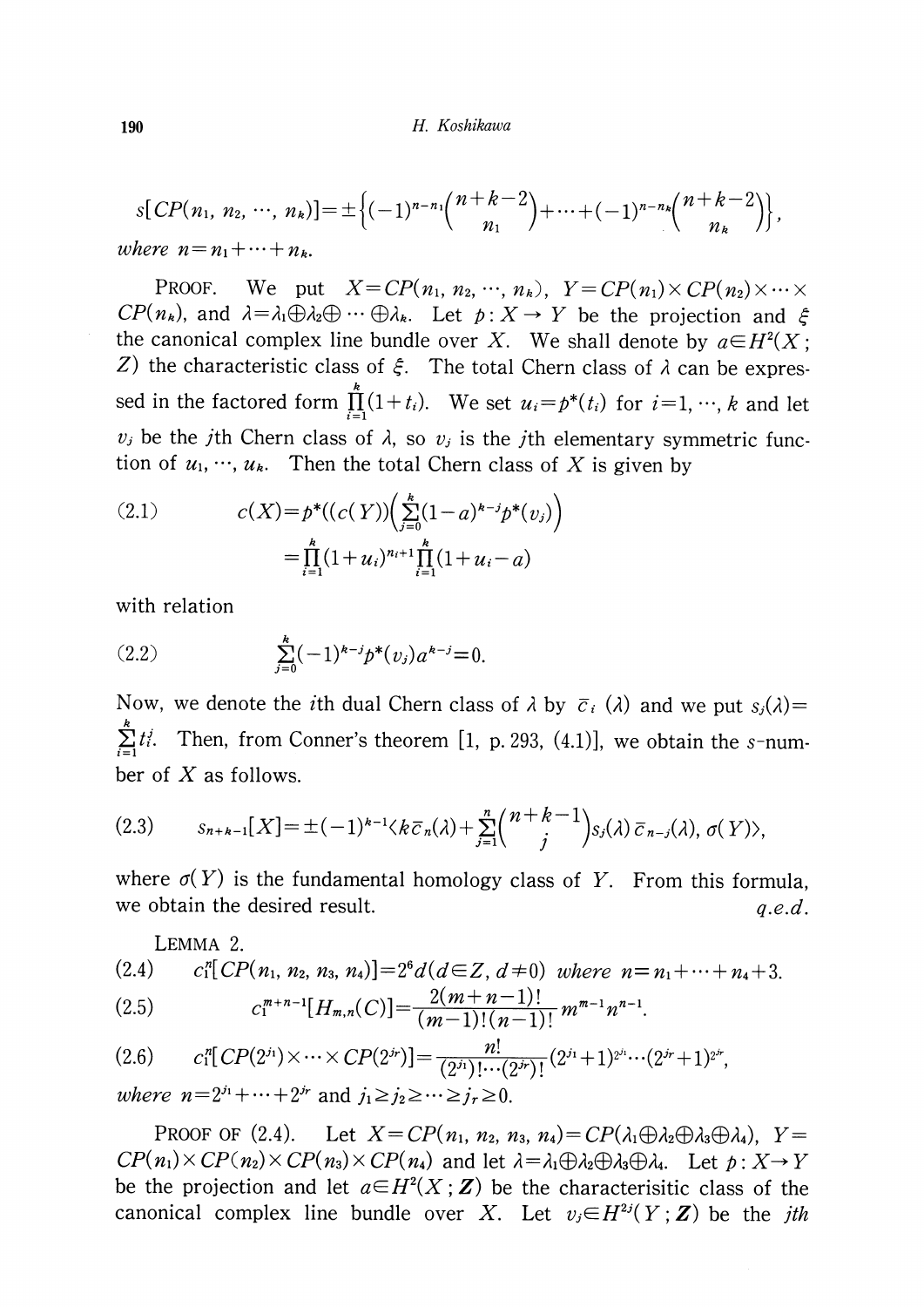Chern class of  $\lambda$ . Then by the formula [\(2.1\)](#page-3-0)

$$
c(X) = p^{*}(c(Y)) \Big( \sum_{j=0}^{4} (1-a)^{4-j} p^{*}(v_j) \Big).
$$

Now  $c_{1}(X)=p^{*}(c_{1}(Y)+v_{1})-4a$ . Put  $b=c_{1}(Y)+v_{1}$ . Then

$$
c_1^n[X] = \langle (p^*(b) - 4a)^n, \sigma(X) \rangle
$$
  
=  $\sum_{i=0}^n (-1)^{n-i} {n \choose i} 4^{n-i} \langle (p^*(b^i)a^{n-i}, \sigma(X) \rangle$   
=  $\sum_{i=0}^{n-3} (-1)^{n-i} {n \choose i} 4^{n-i} \langle b^i, p_*(a^{n-i} \cap \sigma(X)) \rangle$   
=  $2^6 d$ .  
*q. e. d.*

PROOF OF [\(2.5\).](#page-3-1) Let  $\xi_{m}$  and  $\xi_{n}$  be the canonical line budles over  $CP(m)$  and  $CP(n)$  respectively. Let  $i: H_{m,n}(C) \rightarrow CP(m) \times CP(n)$  be the inclusion map and  $\nu$  be the normal bundle. Then  $c(\nu)=i^{*}(c(\xi_{m}\ddot{\otimes}\xi_{n}))\psi_{n}$ where  $\xi_{m}\otimes\xi_{n}$  is the outer tensor product of  $\xi_{m}$  and  $\xi_{n}$ . Since  $H^{*}(CP(m)$ ;  $\mathbf{Z})\otimes H^{*}(CP(n);\mathbf{Z})\cong H^{*}(CP(m)\times CP(n);\mathbf{Z})$  we may identify  $c_{1}(\xi_{m}\hat{\otimes}\xi_{n})$  $=\alpha+\beta$ , where  $\alpha=x_{m}\times 1$  and  $\beta=1\times x_{n}$ ,  $x_{k}=c_{1}(\xi_{k})$  : the generator of  $H^{2}(CP(k); \mathbb{Z})$ . On the other hand,  $i^{*}(\tau(CP(m)\times CP(n)))=\tau(H_{m,n}(C))$  $\oplus\nu$ , therefore  $c_{1}(H_{m,n}(C))=i^{*}(c_{1}(CP(m)\times CP(n))-c_{1}(\xi_{m}\hat{\otimes}\xi_{n}))=i^{*}((m+1)\alpha$  $+(n+1)\beta-(\alpha+\beta)=i^{*}(m\alpha+n\beta)$ . Let  $\sigma_{1}=\sigma(CP(m))$  and  $\sigma_{2}=\sigma(CP(n))$ , then

$$
c_1^{m+n-1}[H_{m,n}(C)] = \langle (i^*(m\alpha + n\beta)^{m+n-1}, \sigma(H_{m,n}(C)) \rangle
$$
  
\n
$$
= \langle (m\alpha + n\beta)^{m+n-1} \cup c_1(\xi_m \hat{\otimes} \xi_n), \sigma(CP(m) \times CP(n)) \rangle
$$
  
\n
$$
= \langle (m\alpha + n\beta)^{m+n-1}(\alpha + \beta), \sigma(CP(m)) \times \sigma(CP(n)) \rangle
$$
  
\n
$$
= \langle \binom{m+n-1}{m-1} (m\alpha)^{m-1} (n\beta)^n
$$
  
\n
$$
+ \binom{m+n-1}{m} (m\alpha)^m (n\beta)^{n-1} \langle (\alpha + \beta), \sigma_1 \times \sigma_2 \rangle
$$
  
\n
$$
= m^{m-1} n^{n-1} \{ \binom{m+n-1}{m-1} n + \binom{m+n-1}{m} m \} \langle \alpha^m, \sigma_1 \rangle \langle \beta^n, \sigma_2 \rangle
$$
  
\n
$$
= \frac{2(m+n-1)!}{(m-1)!} m^{m-1} n^{n-1}.
$$
q.e.d.

PROOF OF (2.6). Let  $M=CP(2^{j_1})\times\cdots\times CP(2^{j_r})$  then the total Chern class  $c(M)=c(CP(2^{j_1})\times\cdots\times CP(2^{j_r}))=c(CP(2^{j_1}))\cdots c(CP(2^{j_r}))=(1+\alpha_{1})^{2^{j_{1}+1}}$  $\cdots (1+\alpha_{r})^{2^{j_{r+1}}}$ , where  $\alpha_{i}=1\times\cdots\times 1\times\overline{\phantom{x}}_{l(i)}\times 1\times\cdots\times 1,\quad l(i)=2^{j_{i}}(1\leq i\leq r)$ . Therefore  $c_{1}(M)=(2^{j_{1}}+1)\alpha_{1}+\cdots+(2^{j_{r}}+1)\alpha_{r}$ . So we have the  $c_{1}^{n}[M]$  by the multinomial theorem.  $q, e, d$ .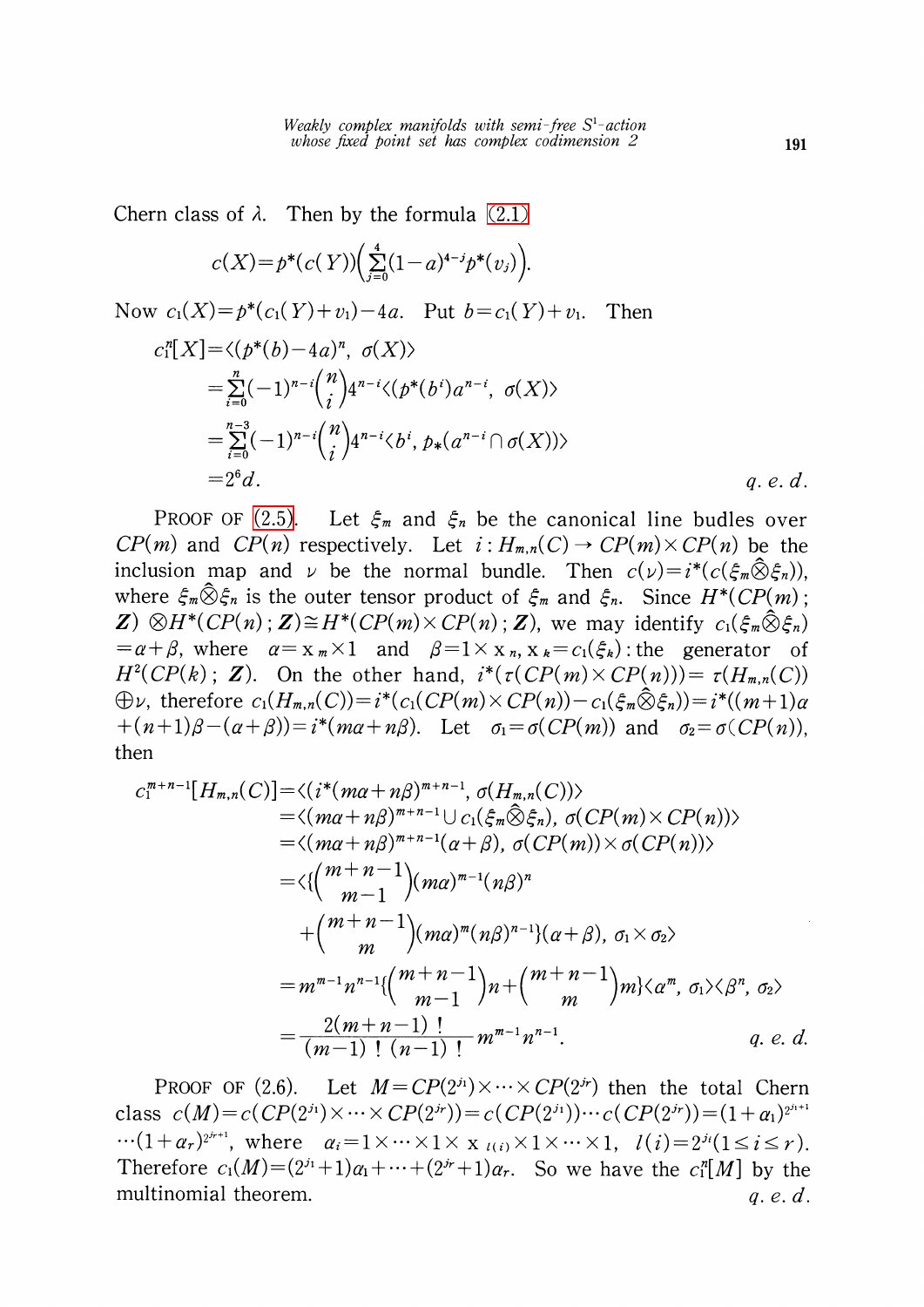#### 3. A ring structure for  $\mathcal{U}_{*}\otimes Z_{2}$  and proofs of Theorem 2 and 3.

<span id="page-5-0"></span>LEMMA 3. The following manifolds represent the indecomposable bordism classes in the polynomial ring  $\mathscr{U}_{*}\otimes \mathbf{Z}_{2}$ .

- $(1)$   $H_{2,2}(C)$ ,
- (2)  $CP(2^{j})$ ,  $j\geq 0$ ,
- (3)  $CP(2^{j}-4,0,0,0)$ ,  $j\geq 3$ ,
- (4)  $CP(n-3, 0, 0, 0), n \equiv 2 \mod 4,$
- (5)  $CP(2^{p_{r-1}}, 2^{p_{r-1}}, n-2^{p_{r}}-3,0)$ , where  $n=2^{p_{1}}+\cdots+2^{p_{r-1}}+2^{p_{r}}, r>1$ , and  $p_{1}>\cdots >p_{r}\geq 2$ .
- (6)  $CP(2, 2q-2, 2q-2, 0), q\geq 1$ .
- (7)  $CP(2^{2+j}, 2(q-2^{j}), 2(q-2^{j}), 0)$ ,  $q=a_{0}+a_{1}2+\cdots+a_{s}2^{s}$  with  $a_{j}=0$  for some j.

PROOF. We denote such a manifold as described above by  $M$ . It is known that  $s[CP(n)]=n+1$  for  $n\geq 1$  and  $s[H_{m,n}(C)]=-\binom{m+n}{m}$  for  $1\leq m$  $\leq n$  [6]. By these facts, Lemma 1 and [4, Chapter, 1, 2.6. Lemma.], we obtain  $s[M]\equiv 1 \mod 2$  for (2), (4), (5), (6) and (7). For (1) and (3),  $s[M]\equiv 2$ mod 4. Here we apply the Milnor theorem to the mod 2 weakly complex bordism ring  $\mathcal{U}_{*}\otimes \mathbf{Z}_{2}$ , and we obtain the results.  $q. e. d.$ 

It is known that  $\mathcal{U}_{*}\otimes \mathbf{Z}_{2}$  is a polynomial ring over  $\mathbf{Z}_{2}$  with one generator in each even dimension. Let  $x_{2^{j}}$  be the class  $[CP(2^{j})]$  for  $j\geq 0$ and let  $x_{3}$  be the class  $[H_{2,2}(C)]$ . Denote  $y_{n}$  be the class  $[CP(2^{j}-4,0,0,0)]$ for  $n=2^{j}-1, j\geq 3$  and let  $z_n$  be the class  $[CP(n_{1}, n_{2}, n_{3}, n_{4})]$  for  $n=n_{1}+1$  $n_{2}+n_{3}+n_{4}+3\neq 2^{j},$   $2^{j}-1$  whose types are (5), (6) or (7) of [Lemma](#page-5-0) 3. Then we have the following proposition by [Lemma](#page-5-0) 3.

<span id="page-5-1"></span>LEMMA 4.  $\mathcal{U}_{*}\otimes Z_{2}$  is a polynomial ring over  $Z_{2}$  with the system of generators

$$
\{x_3, x_{2} \ (j \geq 0), \ y_n(n=2^j-1, j \geq 3), \ z_n(n \neq 2^j, 2^j-1)\}.
$$

PROOF OF THEOREM 2.

ASSERTION 1. We define ideal  $\mathcal{T}_{1}$  in  $\mathcal{U}_{*}\otimes \mathbb{Z}_{2}$  is generated by the set

$$
\{x_1, x_3, (x_2)^2 (j \ge 1), y_n (n=2^j-1, j \ge 3), z_n (n \ne 2^j, 2^j-1)\}.
$$

 $1$  hen  $\mathcal{I}=\mathcal{I}_{1}$ .

PROOF. We have  $\mathcal{T}\supset \mathcal{T}_{1}$  from [Lemma](#page-3-2) 2. If an element  $[M]$  is chosen from  $\mathscr{I},$  then we express  $[M^{2n}] = \sum a_{i_{1}\cdots i_{r}}u_{i_{1}}\cdots u_{i_{r}},$  where  $a_{i_{1}\cdots i_{r}}{\in\mathbf{Z}_{2}}$  and  $u_{ik}$  is a generator of  $\mathcal{U}_{*}\otimes Z_{2}$  as described in [Lemma](#page-5-1) 4. As  $c_{1}^{n}[M]\equiv 0$  mod 2, the coefficients of  $x_{2^{j_1}}x_{2^{j_2}}\cdots x_{2^{j_r}}(j_1>j_2>\cdots>j_r\geq 1 )$  are equal to 0 *mod* 2.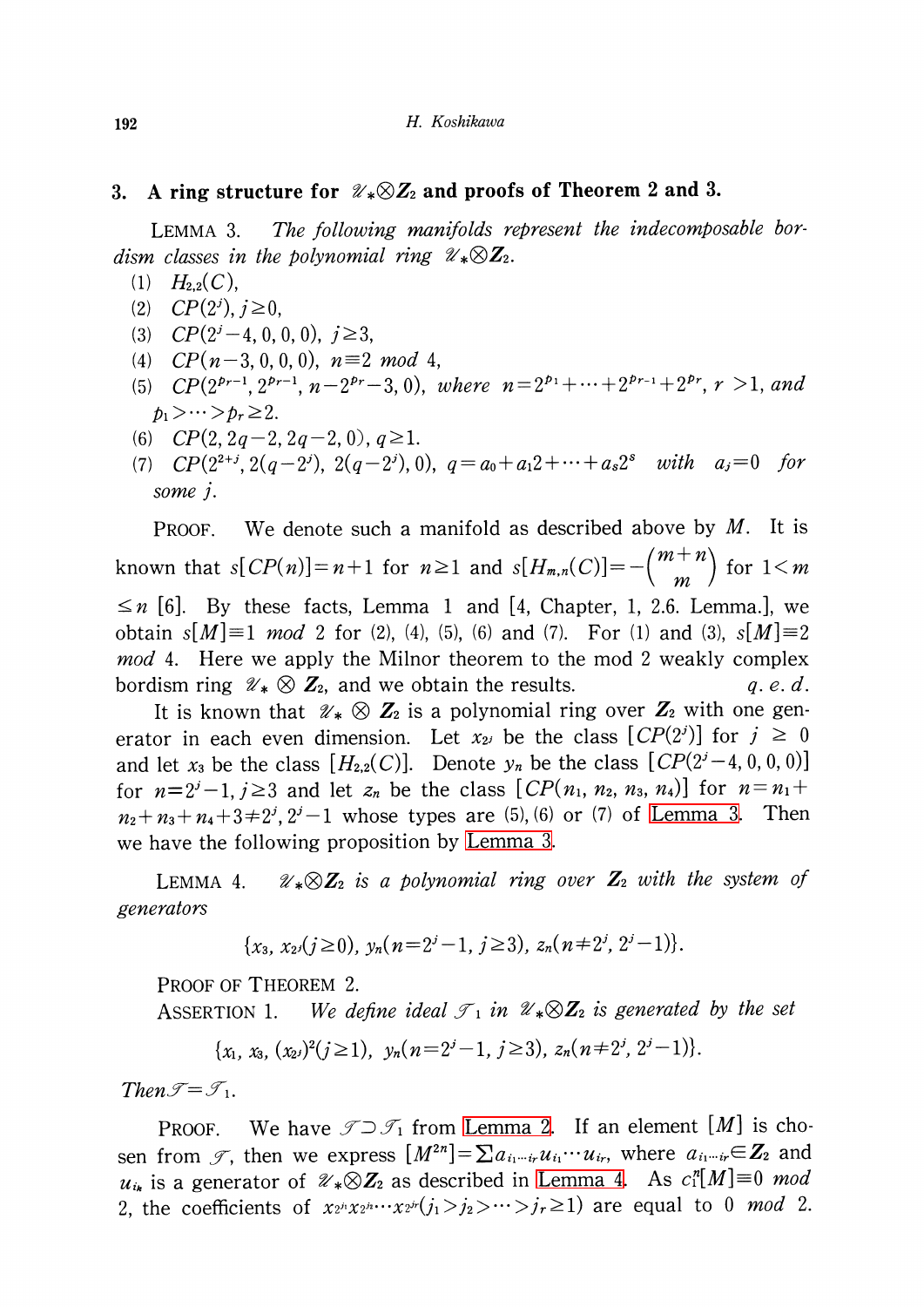Therefore  $[M]\in \mathcal{I}_{1}$ , hence  $\mathcal{I}\subset \mathcal{I}_{1}$ . Thus  $\mathcal{I}=\mathcal{I}_{1}$ .  $q.e.d.$ 

ASSERTION 2. We can turn the generator  $(x_{2}^{j})^{2}$  of  $\mathcal{I}_{1}$  into  $y_{2^{j+1}}'=[CP]$  $(2^{j+1}-3,0,0,0)$ ] for  $j\geq 2$ .

PROOF. The characteristic number  $s_{(2^{j},2^{j})}[CP(2^{j})\times CP(2^{j})]=s_{2^{j}}[CP(2^{j})]$  $\times$  s<sub>2</sub><sup>[</sup>CP(2<sup>j</sup>)]=(2<sup>j</sup>+1)(2<sup>j</sup>+1)\times 1 mod 2. On the other hand s<sub>(2<sup>j</sup>,2<sup>j</sup>)[CP(2<sup>j+1</sup>-</sub> 3, 0, 0, 0)]  $\equiv c_{2}^{2^{j}}[CP(2^{j+1}-3,0,0,0)]$  mod 2. We set  $X=CP(2^{j+1}-3,0,0,0)$ ]. By [\(2.1\),](#page-3-0)  $c_{2}(X) \equiv u^{2}+au \mod 2$ , where  $u=p^{*}(t_{1})$ . For  $j\geq 2$ ,  $c_{2}^{2}(X)\equiv a^{2^{j}}u^{2^{j}}$  $mod \ 2=a^{3}u^{2^{j+1}-3}$  because by  $(2.2)$   $a^{4}=a^{3}u$ . Then  $S_{(2^{j},2^{j})}[X]\equiv\langle a^{3}u^{2^{j+1}-3},$  $\sigma(X)\rangle \mod 2=\langle p^{*}(t_{1}^{2^{j+1}-3}), \ a^{3}\cap\sigma(X)\rangle=\langle\, t_{1}^{2^{j+1}-3}, \ p_{*}(a^{3}\cap\sigma(X)\rangle\equiv\langle\, t_{1}^{2^{j+1}-3}, \sigma(Y)\rangle$ *mod* 2=1, where  $Y = CP(2^{j+1}-3)$ . Hence we can turn the generator  $(x_{2^{j}})^{2}$ into  $y'_{2^{j+1}}$  for  $j\geq 2$ . Therefore we obtain the [Theorem](#page-1-2) 2 from these assertions.  $q, e, d$ .

PROOF OF THEOREM 3.

Let  $\varphi_{1} : S^{1}\times CP(n_{1}, n_{2}, n_{3}, n_{4}) \rightarrow CP(n_{1}, n_{2}, n_{3}, n_{4})$  be  $\varphi_{1}(\zeta, [u_{1}, u_{2}, u_{3}, u_{4}])=$  $[u_{1}, u_{2}, \zeta u_{3}, \zeta_{u4}]$  for any  $\zeta\in S^{1}$  and  $[u_{1}, u_{2}, u_{3},u_{4}]\in CP(n_{1}, n_{2}, n_{3}, n_{4})$ . Let  $\varphi_{2} : S^{1}\times H_{2,2}(C) \rightarrow H_{2,2}(C)$  be  $\varphi_{2}(\zeta, ([z_{0}: z_{1}: z_{2}], [w_{0}: w_{1}: w_{2}]))=( [z_{0}: z_{1}: \zeta z_{2}],$  $[ \,w_{0} : w_{1} \colon \overline{\zeta}\,w_{2} ]$ ) for any  $\zeta\!\in\! S^{1}$  and  $([z_{0} : z_{1} : z_{2}], \ [ \,w_{0} : w_{1} : w_{2}])\!\!\in\! H_{2,2}(C),$ where  $\zeta$  is conjugate of  $\zeta$ . Then  $\varphi_{1}$  and  $\varphi_{2}$  are semi-free S<sup>1</sup>-actions whose fixed point sets are  $CP(\lambda_{1}\oplus\lambda_{2})\cup CP(\lambda_{3}\oplus\lambda_{4})$  and  $CP(1)\cup CP(1)\cup$  $H_{1,1}(C)$  respectively. The dimension of those fixed point sets are complex codimension 2. Moreover  $(CP(1))^{2}$  has also natural diagonal semi-free  $S^{1}$ -action whose fixed point set has complex codimension 2. So we obtain the result from [Theorem](#page-0-0) 1 and 2.  $q, e, d$ .

#### References

- [1] P. E. CONNER, The bordism class of <sup>a</sup> bundle space, Michigan Math. J., 14(1967), <sup>289</sup> -303.
- <span id="page-6-0"></span>[2] M. KAMATA, On the characteristic numbers of unitary semi-free  $S^{1}$ -manifolds, In: Transformation Groups. Proceeding 1987, Lecture Notes in Math., 1375, Springer, 1987, pp. 126-131.
- [3] J. W. MILNOR and J. D. STASHEFF, Characteristic classes, Ann. of Math. Studies, no. 76, 1974.
- [4] N. E. STEENROD, Cohomology operations, Ann. of Math. Studies, no. 50, 1962.
- [5] R. E. STONG, On fibering of cobordism classes, Trans. Amer. Math, Soc., 178(1973), 431-447.
- [6] R. E. STONG, Notes on cobordism theory, Princeton Univ. Press and The Univ. of Tokyo Press, Princeton, N. J., 1968